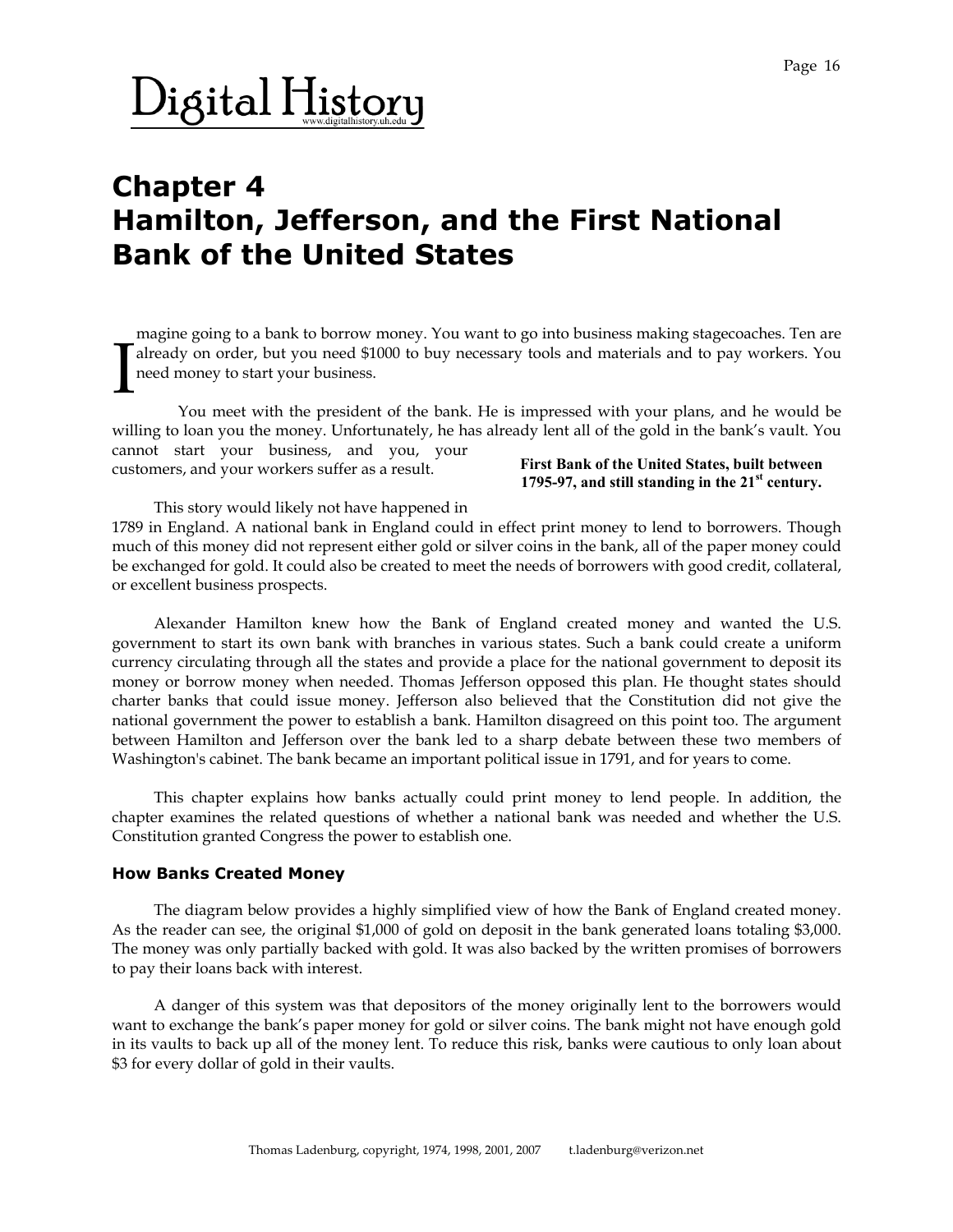# $\rm{)}$ igital  $\rm{H}$ istory



#### **Hamilton Proposes the National Bank**

 Alexander Hamilton was well aware of the ideas on banking explained in these pages. In fact, he was a great admirer of the Bank of England. He paid this bank the greatest possible compliment by proposing to establish a national bank in the United States based on the principles used by its British counterpart. To be more specific, Hamilton drew up a plan to establish a bank that would:

- $\triangleright$  Have branches in every major city throughout the land.
- $\triangleright$  Issue money that would be equally acceptable in all parts of the nation.
- ¾ Help in the creation of new money through borrowing.
- $\triangleright$  Loan money to the government when needed.
- $\triangleright$  Serve as a place for the government to deposit its money.

 On December 16, 1790, Alexander Hamilton presented his *Report on a National Bank* to Congress. In this report, Hamilton made the following specific proposals about his bank: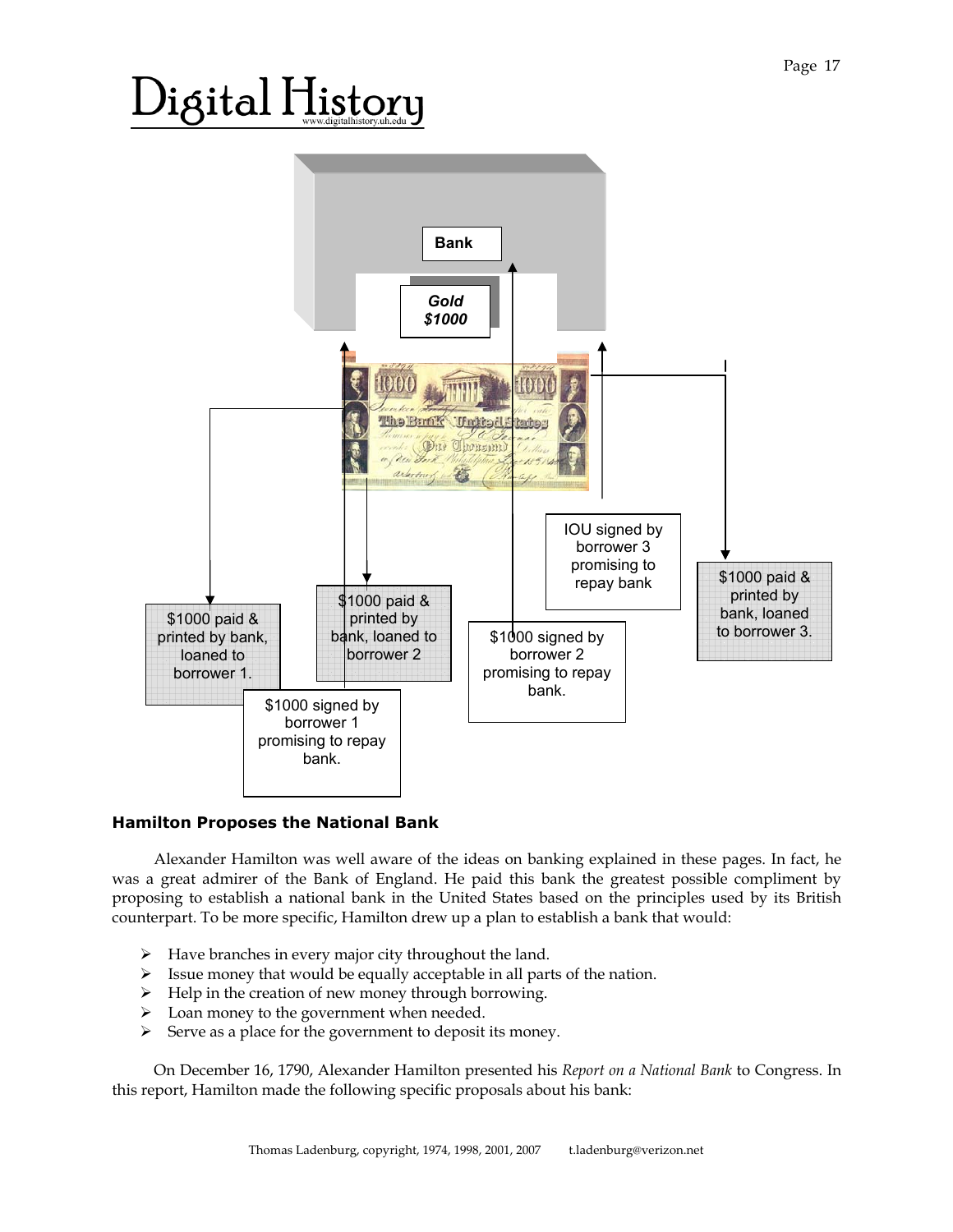# $\rm Digital\,History$

- ¾ The bank's stock would be worth \$10,000,000.
- $\geq 20,000$  shares would be sold privately at \$400 per share
- $\triangleright$  Stockholders would pay \$100 in gold and silver coin for each share and \$300 in government bonds.
- ¾ 5,000 shares or \$2,000,000 of bank stock would be bought by the U.S.government.
- $\triangleright$  The bank would be run by a 25-man board of directors  $-20$  chosen by the shareholders and 5 by the government.
- $\blacktriangleright\;$  The bank's president would be elected by the board of directors.
- $\triangleright$  Notes and bills (money) issued by the bank would be redeemable on demand in gold and silver coin and would be accepted by the U.S. government for all payments due.
- $\triangleright$  The bank's charter would run for 20 years and would be subject to renewal by Congress.
- $\triangleright$  The bank would be allowed to establish branch offices in other cities; its main branch would be in Philadelphia, the nation's capital.

### **Jefferson's Objections to the Bank**

 Thomas Jefferson objected strongly to Hamilton's proposal for a national bank. Among the reasons he and his followers gave for their opposition, the following were the most important:

- With its special powers and privileges, the U.S. bank would hinder the development of state banks.
- The bank would be of far more help to wealthy businessmen in cities than to farmers in the country.
- The bank would be run by wealthy stockholders and would help this privileged class become more rich and powerful.
- The Constitution did not give the national government the power to establish a bank.

### **The Debate Over the Bank**

 The argument between Hamilton and Jefferson over the bank finally boiled down to one question: was it constitutional? Jefferson and his supporters lost that argument in Congress, which passed the Bank Bill in February 1791. Their last hope to stop the bank was to convince President Washington not to sign the bill into law. Jefferson sat down to write his argument proving the Constitution did not give Congress the right to establish the bank. He finished on February 15th and hurriedly placed his report on Washington's desk. Hamilton saw Jefferson's composition and swiftly penned a reply, which he finished eight days later.

 Both Jefferson's and Hamilton's arguments were based on the Constitution's Preamble, the "elastic clause" (Article I, Section 8, clause 18), and Amendment X. The elastic clause gave Congress the right to make laws "necessary and proper" to carry out other powers given Congress. Did these words mean that Congress could start such a large institution as a government bank? Jefferson answered no—because Amendment X to the Constitution stated that any powers not specifically given the national government or specifically denied the states were given to the states or the people. But the Preamble to the Constitution stated the purposes for creating a new government, including forming a more perfect union and promoting the general welfare. Wouldn't chartering a bank fall under these purposes?